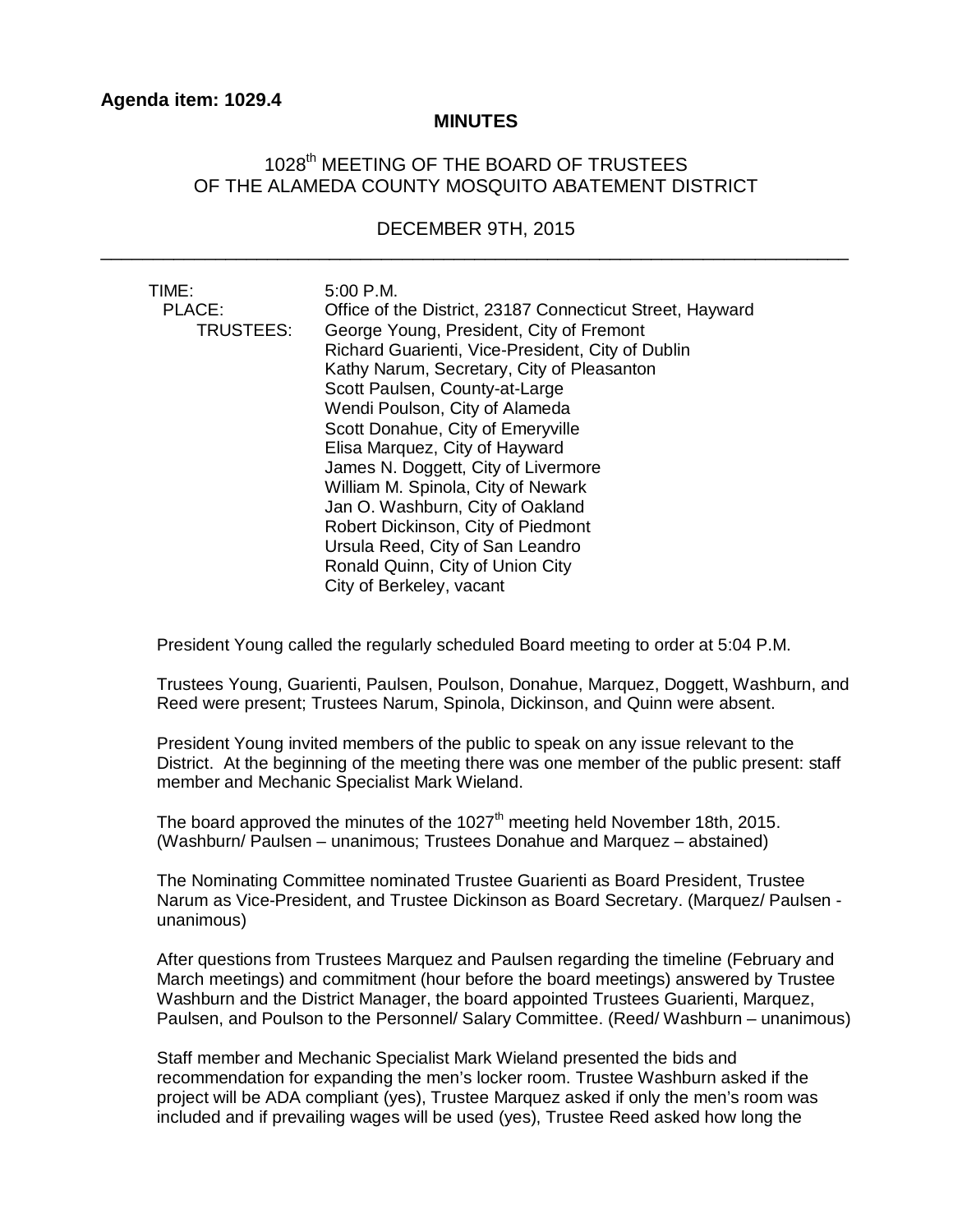project will take to complete (unknown at this time). These questions were answered by Mark Wieland and the District Manager

The closed session agenda item regarding the District Manager's evaluation was postponed to the next board meeting. The Ad-Hoc Long Range Planning Committee responsible for the evaluation will meet prior to that meeting and provide their report (Washburn/ Reed - unanimous).

The Board reviewed warrants dated November 15, 2015 numbering 021816 through 024116 amounting to \$119,941.86 and warrants dated November 30, 2015 numbering 024216 through 027216 amounting to \$120,025.63.

The Board reviewed the budget and summary received as of November 30, 2015. Trustee Washburn asked that since we do in-house mosquito pool testing now, can those designated funds be instead used for more kdr resistance testing. The District Manger agreed with that being appropriate as those budget items are under the same lab category. Marquez asked what ETO stands for. The District Manager and Mechanical Specialist Mark Wieland responded that it stood for Earned Time Off, or, comp. time.

The District Manager presented the Monthly Staff Report for November 2015. Trustee Reed asked if past and future community events can be added to the staff report, which will now be included. Trustee Guarienti asked why vacation time is divided into quarterly hours; this is allowed under district procedures. Trustee Washburn elaborated on kdr resistance, whereupon Trustee Donahue expressed concern about pesticide resistance in general.

The District Manager presented the Manager's Report for November 2015. Trustee Reed indicated that the ten-year award presented is pewter (for five years of service), not bronze. The District Manager admitted that oversight. Trustee Reed also volunteered to review the on-site independent audit.

Board President Young asked for reports on conferences and seminars attended by Trustees, which were none.

Board President Young asked for announcement from the Board and then offered thanks for assistance during his term as Board President while acknowledging the fine work managing difficult situations by Interim Manager Jan Washburn and the work by The District Manager, Policy and Finance Committees. Trustee Marquez asked to update the agenda notice to change "citizen" to either "Resident" or "Community Member." Trustee Marquez also asked for ACMAD to create a public comment speaker card for future board meetings.

Board President Young asked trustees for items to be added to the agenda for the January Board meeting. Trustee Washburn reminded the District Manager to reschedule the earlier continued item.

The meeting adjourned at 5:56 pm.